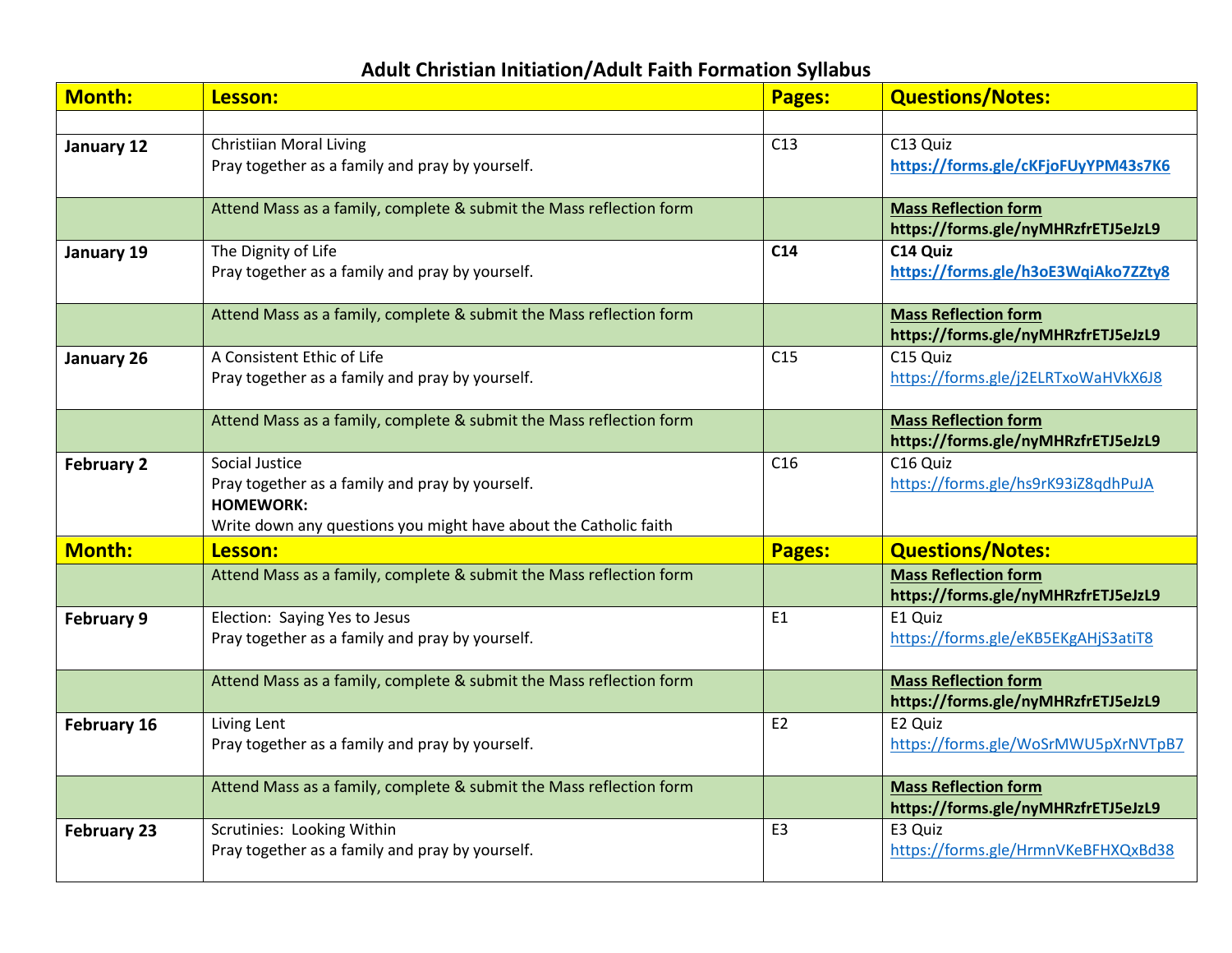## **Adult Christian Initiation/Adult Faith Formation Syllabus**

|               | Attend Mass as a family, complete & submit the Mass reflection form                                                                                                        |                | <b>Mass Reflection form</b><br>https://forms.gle/nyMHRzfrETJ5eJzL9 |
|---------------|----------------------------------------------------------------------------------------------------------------------------------------------------------------------------|----------------|--------------------------------------------------------------------|
| March 2       | ASH WEDNESDAY- ATTEND MASS AT 7:00 PM                                                                                                                                      |                |                                                                    |
| March 2       | The Creed-INDEPENDENT STUDY (WRITE ANY QUESTIONS YOU MAY HAVE<br><b>FOR NEXT CLASS SESSION)</b><br>Pray together as a family and pray by yourself.                         | E4             | E4 Quiz<br>https://forms.gle/MZFAi9xPAuhj94SS9                     |
|               | Attend Mass as a family, complete & submit the Mass reflection form                                                                                                        |                | <b>Mass Reflection form</b><br>https://forms.gle/nyMHRzfrETJ5eJzL9 |
| <b>Month:</b> | Lesson:                                                                                                                                                                    | <b>Pages:</b>  | <b>Questions/Notes:</b>                                            |
| March 9       | The Way of the Cross<br>Pray together as a family and pray by yourself.<br><b>HOMEWORK:</b><br>Write down any questions you might have about the Catholic faith            | E <sub>5</sub> | E5 Quiz<br>https://forms.gle/d91WQM1WQ1KjyTML6                     |
|               | Attend Mass as a family, complete & submit the Mass reflection form                                                                                                        |                | <b>Mass Reflection form</b><br>https://forms.gle/nyMHRzfrETJ5eJzL9 |
| March 16      | <b>SPRING BREAK</b><br>The Lord's Prayer-INDEPENDENT STUDY (WRITE DOWN ANY QUESTIONS<br>YOU HAVE FOR NEXT CLASS SESSION)<br>Pray together as a family and pray by yourself | E <sub>6</sub> | E6 Quiz<br>https://forms.gle/Y817vSMP3TvochcY7                     |
|               | Attend Mass as a family, complete & submit the Mass reflection form                                                                                                        |                | <b>Mass Reflection form</b><br>https://forms.gle/nyMHRzfrETJ5eJzL9 |
| March 23      | The Meaning of Holy Wek<br>Pray together as a family and pray by yourself                                                                                                  | E7             | E7 Quiz<br>https://forms.gle/2rJJ8nPYq39NcftSA                     |
|               | Attend Mass as a family, complete & submit the Mass reflection form                                                                                                        |                | <b>Mass Reflection form</b><br>https://forms.gle/nyMHRzfrETJ5eJzL9 |
| March 30      | <b>Easter Vigil Retreat</b><br>Pray together as a family and pray by yourself                                                                                              | E8             | E8 Quiz                                                            |
|               | Attend Mass as a family, complete & submit the Mass reflection form                                                                                                        |                | <b>Mass Reflection form</b><br>https://forms.gle/nyMHRzfrETJ5eJzL9 |
| <b>Month:</b> | Lesson:                                                                                                                                                                    | Pages:         | <b>Questions/Notes:</b>                                            |
| April 6       | Conversion: A lifelong process<br>Pray together as a family and pray by yourself                                                                                           | M1             | M1 Quiz<br>https://forms.gle/6g9mms9XhDQxnJk29                     |
|               | Attend Mass as a family, complete & submit the Mass reflection form                                                                                                        |                | <b>Mass Reflection form</b><br>https://forms.gle/nyMHRzfrETJ5eJzL9 |